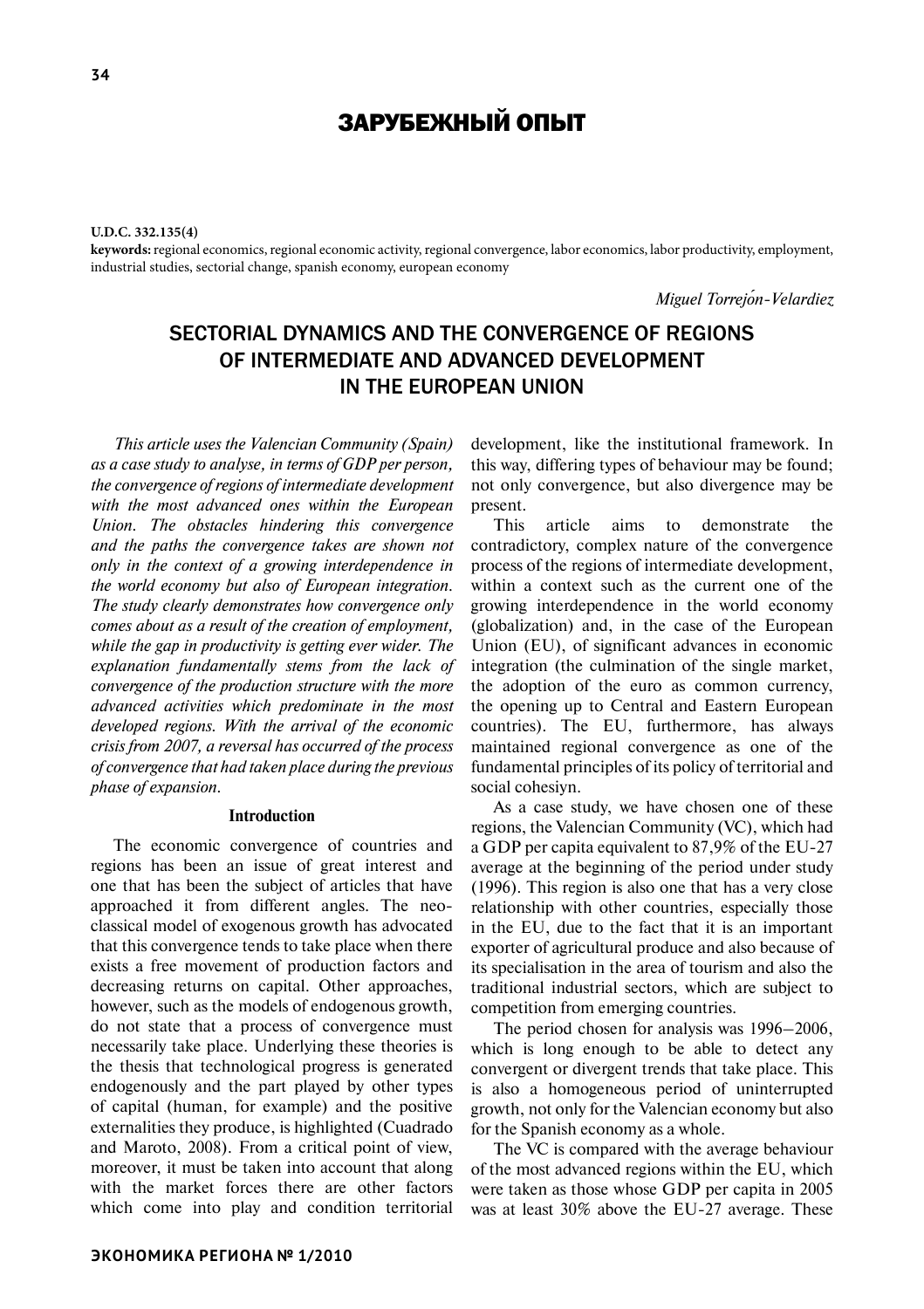| Gross domestic product (GDP) per inhabitant at current market prices in Purchasing Power Parities (percentage of annual |            |           |           |  |  |  |  |
|-------------------------------------------------------------------------------------------------------------------------|------------|-----------|-----------|--|--|--|--|
| average variation)                                                                                                      |            |           |           |  |  |  |  |
|                                                                                                                         | 1996-2000  | 2000-2005 | 1996-2005 |  |  |  |  |
| <b>EU27</b>                                                                                                             | 5,92       | 3,58      | 5,09      |  |  |  |  |
| Spain                                                                                                                   | 7,68       | 4,89      | 6,97      |  |  |  |  |
| Valencian Community (VC)                                                                                                | 8,13       | 3,75      | 6,37      |  |  |  |  |
| Average advanced regions (AR)                                                                                           | 6,80       | 3,64      | 5,60      |  |  |  |  |
| Difference VC-AR                                                                                                        | 1,32       | 0,11      | 0,77      |  |  |  |  |
| Gross domestic product (GDP) at current market prices in Purchasing Power Parities (percentage of annual average        |            |           |           |  |  |  |  |
|                                                                                                                         | variation) |           |           |  |  |  |  |
|                                                                                                                         | 1996-2000  | 2000-2005 | 1996-2005 |  |  |  |  |
| <b>EU27</b>                                                                                                             | 6,15       | 4.02      | 5,51      |  |  |  |  |
| Spain                                                                                                                   | 8,33       | 6,83      | 8,76      |  |  |  |  |
| Valencian Community (VC)                                                                                                | 9,13       | 6,91      | 9,30      |  |  |  |  |
| Average advanced regions (AR)                                                                                           | 6,61       | 4,15      | 5,85      |  |  |  |  |
| Difference VC-AR                                                                                                        | 2,52       | 2,76      | 3,45      |  |  |  |  |
| Annual average population (percentage of annual average variation)                                                      |            |           |           |  |  |  |  |
|                                                                                                                         | 1996-2000  | 2000-2005 | 1996-2005 |  |  |  |  |
| ${\rm EU27}$                                                                                                            | 0,13       | 0,38      | 0,27      |  |  |  |  |
| Spain                                                                                                                   | 0,50       | 1,56      | 1,10      |  |  |  |  |
| Valencian Community (VC)                                                                                                | 0,76       | 2,66      | 1,86      |  |  |  |  |
| Average advanced regions (AR)                                                                                           | $-0,04$    | 0,60      | 0,31      |  |  |  |  |
| Difference VC-AR                                                                                                        | 0,81       | 2,06      | 1,55      |  |  |  |  |

Table 1

Source: Own elaboration with data of Eurostat.

advanced regions (AR)<sup>1</sup> are: Wien, Salzburg, Tirol and Vorarlberg in Austria; Rŭgion de Bruxelles-Capitale/Brussels Hoofdstedelijk Gewest and Prov. Antwerpen in Belgium; Praha in the Czech Republic; Stuttgart, Karlsruhe, Oberbayern, Mittelfranken, Bremen, Hamburg and Darmstadt in Germany; Hovedstaden in Denmark; Pais Vasco and Comunidad de Madrid in Spain; Etela-Suomi and Eland in Finland; Ole de France in France; Attiki in Greece; Southern and Eastern in Ireland; Lombardia and Provincia Autonoma Bolzano-Bozen in Italy; Luxembourg (Grand-Duchй); Groningen, Utrecht, Noord-Holland, Zuid-Holland and Noord-Brabant in Nertherlands: Stockholm in Sweden; Bratislavske kraj in Slovakia and Cheshire, Bedfordshire-Hertfordshire, Inner London, Berkshire-Bucks-Oxfordshire and Gloucestershire-Wiltshire-Bristol/ Bath in United Kingdom.

#### **Sectorial dynamics and regional convergence**

The fact that disparity in per capita income has shrunk has been widely used by economists to establish regional convergence. If GDP per capita is used as an approach, we can see that there has been

a more marked increase in this indicator in the VC than in the AR (see table 1), in such a way that the gap between both types of regions has shrunk from the 65,6 percentage points that separated them in 1996, to 63,7 in 2000 and 63,4 in 2005.

There has, therefore, been convergence, but almost exclusively during the first half of the period in question (between 1996 and 2000), as, from 2000 to 2005, the GDP per capita in the VC has undergone only a very slight convergence with respect to the most advanced regions. However, this is not due to a smaller economic growth differential during the second period, but to a greater growth in the population (see table 1). The marked rise in the number of people residing in the VC, a rise shared by Spain as a whole, represents a distinguishing feature compared to the average figure in the AR and in the EU overall and can be explained by the spectacular growth in immigration<sup>2</sup>.

The GDP per capita, which we have used as an indicator of regional convergence, can be split up

<sup>&</sup>lt;sup>1</sup> The criterion used for regional demarcation was NUTS classification level 2 of the EU.

<sup>&</sup>lt;sup>2</sup> In the case of the VC, foreigners have gone from making up 2,26% of the population in 1996 to 14,5% at the beginning of 2006. So, the VC has become, along with Catalonia, the Community of Madrid and Andalusia, one of the four autonomous communities with the highest number of foreign residents.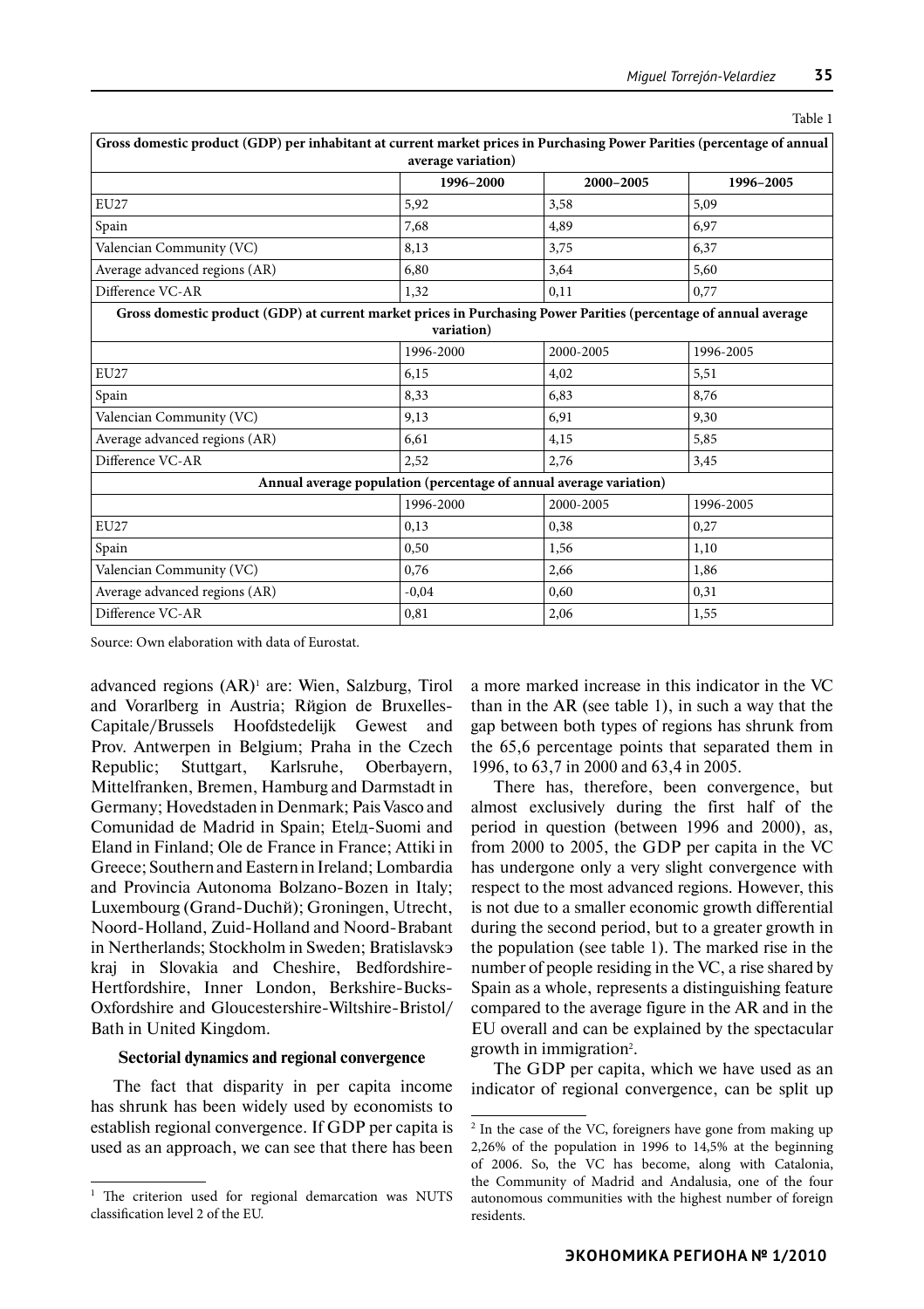| Labour productivity and employment in Valencian Community (VC) and the advanced regions (AR), in percentage of<br>annual variation |               |      |                   |        |  |  |  |
|------------------------------------------------------------------------------------------------------------------------------------|---------------|------|-------------------|--------|--|--|--|
|                                                                                                                                    | Period        | VC.  | <b>Average AR</b> | VC-AR  |  |  |  |
| Labour productivity (GDP/<br>employment)                                                                                           | 1996-2000     | 2,65 | 5,89              | $-3,2$ |  |  |  |
|                                                                                                                                    | 2000-2005     | 1,38 | 2,92              | $-1,5$ |  |  |  |
|                                                                                                                                    | 1996-2005     | 2,02 | 4,62              | $-2,6$ |  |  |  |
| Employment per capita<br>(employment / population)                                                                                 | 1996-2000     | 4,95 | 0,63              | 4,3    |  |  |  |
|                                                                                                                                    | $2000 - 2005$ | 2,22 | 0,46              | 1,8    |  |  |  |
|                                                                                                                                    | 1996-2005     | 3,68 | 0,54              | 3,1    |  |  |  |
| Total employment                                                                                                                   | 1996-2000     | 5,86 | 0,58              | 5,3    |  |  |  |
|                                                                                                                                    | 2000-2005     | 5,18 | 1,08              | 4,1    |  |  |  |
|                                                                                                                                    | 1996-2005     | 6,16 | 0,87              | 5,3    |  |  |  |
| Source: Own elaboration with data of Eurostat.                                                                                     |               |      |                   |        |  |  |  |

into two components, apparent labour productivity (measured as GDP per worker) and employment per capita. As regards productivity, this grew rather more slowly in the VC than in the most advanced regions during the whole period 1996–2005, as, whereas the former saw a yearly growth rate of 2,02% (2,22% in Spain), the average rate in the AR was 4,62% (3,4% in EU-15). The gap in productivity growth between the VC and the AR was wider during the first years of the period (1996–2000) than in the second part (2000–2005) and is the result of following a much more intensive model of employment creation in the VC (see table 2).

Therefore, the convergence of the VC with the most advanced European regions in terms of GDP per capita stems exclusively from the employment/ population ratio which has grown much faster than average in these regions, especially during the first years of the period in question. However, in terms of productivity and in spite of the low initial Valencian figures, there has been a divergence. Thus, in 1996, work productivity in the VC represented 90,3% of the EU-15 average, which dropped to 81,7% in 2005. The average of the AR, on the other hand, went from 117,9% to 127,8% in the same period, which, as a consequence, widened the gap between the VC and these regions from 27,6 points at the beginning to 46,1 points at the end of the period.

The marked rise in employment in the VC was the most significant feature of the period in question and, between 1996 and 2005, employment grew at an average yearly rate of 6,16%, compared with 0,87% in the AR. This growth led to the VC reducing the gap in the employment rate with the AR; in 1999, the rate in the VC was 11,2 points below the average of the AR but, in 2005, this gap had been cut to 4,7 points. This marked rise in employment has also led to significant increases in activity rates, especially those of women and, from 2000 onwards it has been necessary to turn to the immigrants in order to respond to the national employment offer.

Table 2

The negative growth observed in the Valencian productivity rate requires a more thorough analysis, since, as Paul Krugman (1990) says, «productivity is not everything, but, in the long term, it is almost everything". It is a measurement of how efficiently the inputs are used in the production of goods and services and, consequently, the growth rate, job availability and the population's income level depend on it. A growth in productivity also plays an important role in improving competitivity, reducing production unit costs and, with this, improving the trade balance. It must also be taken into account that this slight growth in Valencian productivity came about in a context of the low growth rate of this variable at a national level and also in one of a worsening European position when compared with other developed countries, especially the United States.

Productivity growth depends on many factors, but, broadly speaking, these factors can respond to two differing streams of logic. On the one hand, it may come from a redeployment of productive resources from the least to the most productive sectors. On the other, they may respond to the fact that internal productivity within the same sector differs from territory to territory. The former leads us to analyse the sectorial change and is based on the notion that the least developed regions are increasingly directing their economic resources away from the sectors of agriculture, the traditional industry and the traditional services towards other industrial activities and more advanced services with higher productivity levels (see table 4). However, the productivity levels within the same sector may differ from region to region according to factors such as just how developed the infrastructures are (transport, communications or advanced services provided for businesses, for example), the regional innovation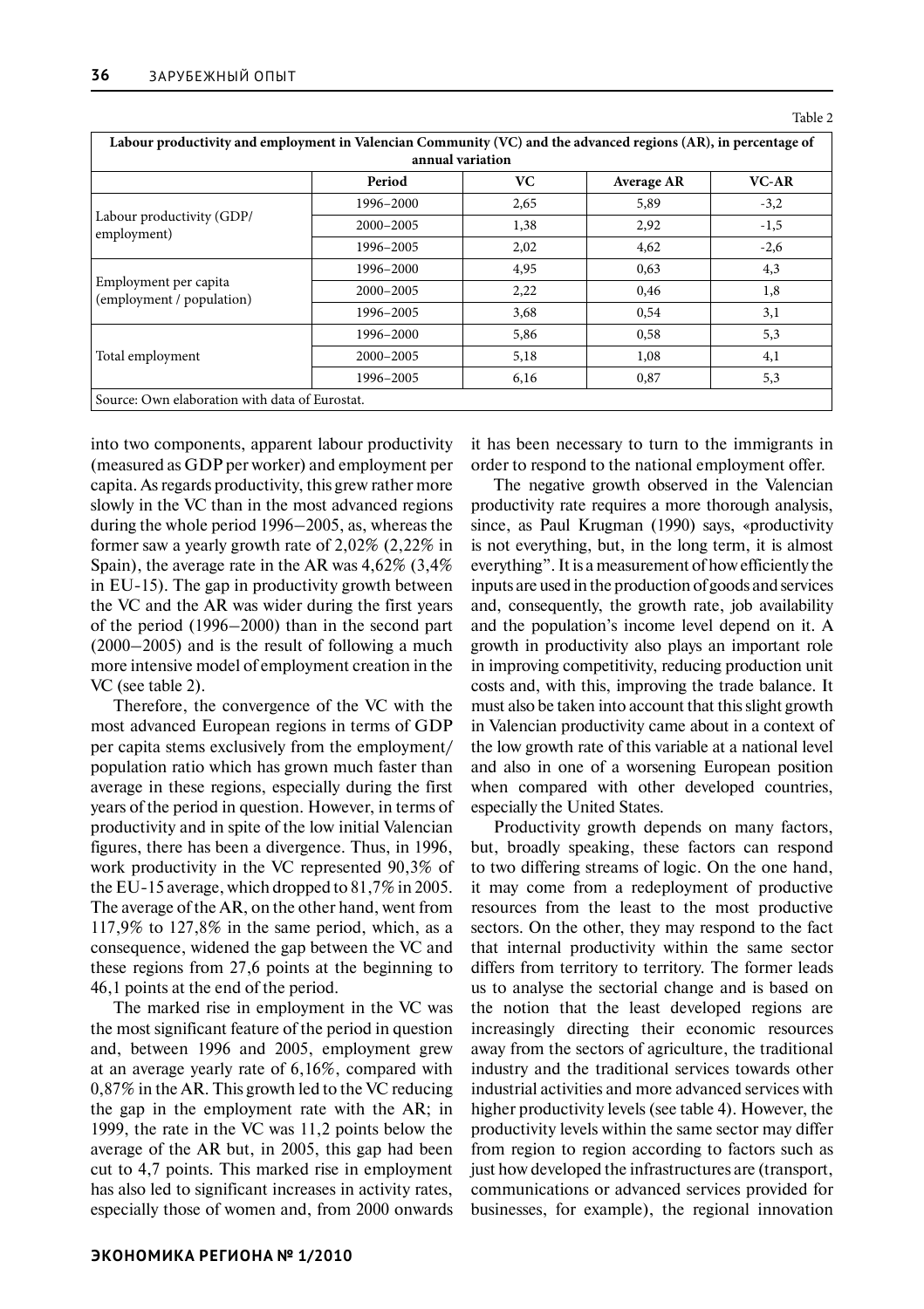| Share of employment in manufacturing total in Valencian Community (VC) and the advanced regions (AR) |                          |      |          |                          |      |      |       |          |                   |                          |          |
|------------------------------------------------------------------------------------------------------|--------------------------|------|----------|--------------------------|------|------|-------|----------|-------------------|--------------------------|----------|
|                                                                                                      | <b>VC</b>                |      |          | <b>Average AR</b>        |      |      | AR-VC |          |                   |                          |          |
|                                                                                                      | 1996                     | 2000 | 2006     | $06-96$                  | 1996 | 2000 | 2006  | 06-96    | 1996              | 2000                     | 2006     |
| Manufacturing                                                                                        | 100                      | 100  | 100      | $\equiv$                 | 100  | 100  | 100   | $\equiv$ | $\qquad \qquad -$ | $\overline{\phantom{0}}$ |          |
| Food products; beverages<br>and tobacco                                                              | 11,6                     | 10,0 | 10,3     | $-1,3$                   | 11,9 | 9,8  | 11,7  | $-0,2$   | 0,3               | $-0,2$                   | 1,4      |
| Textiles and textile<br>products                                                                     | 11,9                     | 12,6 | 9,4      | $-2,5$                   | 3,4  | 4,6  | 3,3   | $-0,1$   | $-8,5$            | $-8,0$                   | $-6,1$   |
| Leather and leather<br>products                                                                      | 12,8                     |      | 8,1      | $-4,7$                   | 0,5  | 0,6  | 0,4   | $-0,1$   | $-12,3$           | $\overline{\phantom{0}}$ | $-7,7$   |
| Wood and wood products                                                                               | 5,7                      | 5,6  | 5,0      | $-0,7$                   | 1,6  | 2,6  | 3,0   | 1,5      | $-4,1$            | $-3,0$                   | $-2,0$   |
| Pulp, paper and paper<br>products; publishing and<br>printing                                        | 6,0                      | 5,6  | 6,2      | 0,2                      | 11,5 | 13,5 | 12,5  | 1,1      | 5,4               | 7,9                      | 6,3      |
| Coke, refined petroleum<br>products and nuclear fuel                                                 |                          |      |          |                          | 1,2  | 0,7  | 1,1   | $-0,2$   |                   |                          |          |
| Chemicals, chemical<br>products and man-made<br>fibres                                               | 3,2                      | 3,5  | 4,0      | 0,8                      | 10,0 | 7,7  | 8,0   | $-2,0$   | 6,8               | 4,2                      | 4,0      |
| Rubber and plastic<br>products                                                                       | 4,6                      | 4,5  | 5,2      | 0,6                      | 3,9  | 4,4  | 5,1   | 1.1      | $-0,6$            | $-0,1$                   | $-0,1$   |
| Other non-metallic<br>mineral products                                                               | 12,5                     | 14,3 | 15,7     | 3,2                      | 2,9  | 3,3  | 3,4   | 0,5      | $-9,6$            | $-11,0$                  | $-12,3$  |
| Basic metals and<br>fabricated metal products                                                        | 8,8                      | 8,9  | 11,6     | 2,8                      | 12,8 | 12,2 | 11,6  | $-1,2$   | 4,1               | 3,3                      | 0,0      |
| Machinery and<br>equipment n.e.c.                                                                    | 4,9                      | 4,9  | 5,3      | 0,4                      | 12,0 | 10,8 | 11.0  | $-1,0$   | 7,1               | 5,9                      | 5,7      |
| Electrical and optical<br>equipment                                                                  | 2,8                      | 3,1  | 3,7      | 0,9                      | 14,5 | 16,2 | 12,9  | $-1,6$   | 11,7              | 13,1                     | 9,2      |
| Transport equipment                                                                                  | 4,9                      | 4,3  | $\equiv$ | $\overline{\phantom{0}}$ | 9,5  | 9,2  | 11,1  | 1,6      | 4,6               | 4,9                      | $\equiv$ |
| Manufacturing n.e.c.                                                                                 | $\overline{\phantom{0}}$ | 11,3 | 10,3     | $\equiv$                 | 3,6  | 5,4  | 4,7   | 1,1      | $\qquad \qquad$   | $-5,9$                   | $-5,6$   |

Table 3

Source: Own elaboration with data of Eurostat.

system, the size of the businesses, how qualified the workforce is or the methods of production management and human resources, among others.

As regards the sectorial change, it can be seen that in both the VC and the AR, agriculture has continued the trend started decades ago of a steady reduction in the proportion of total employment it represents. Between 1999 and 2007, this proportion in the VC dropped by 1,6 points and in the AR by 0,2, even though the proportion in the VC in 2007 was still greater (3,5% compared to 1,5%). The manufacturing industry also suffered in both areas, but rather more so in the VC (4,8 points compared to 2,7). In 2007, this sector made up 19,8% of total employment in Valencia and 17,1% in the AR.

Two sectors gained importance both in the VC and the AR, these being the service sector and construction. The distribution, however, was very different. In the AR, the service sector increased by 3,6 points (making up 73,9% of total employment in 2007) and 2,1 points in the VC  $(61,9%$  of total employment in 2007). However, the importance of the construction sector remained practically the same in the first case (going from  $6,6\%$  to  $6,8\%$ ), whereas in the VC it rose by 4,3 points (from  $10,5\%$  to  $14,8\%$ ).

These data allow us to draw some early conclusions as to the causes of the negative growth in the Valencian aggregate productivity, as, even though it is true that the reduction in agriculture signifies the outflow of resources from a sector of low productivity and the convergence with the most advanced regions, the case of the construction sector is the exact opposite. The Valencian growth model has been overly dependent on this sector, which, when compared to the average in the AR, is clearly overgrown and represents one of the main explanations behind the divergent growth in productivity referred to above<sup>1</sup> . In the cases of the

<sup>1</sup> In 2004, work productivity in the Valencian agricultural sector made up 76,8% of the average of the economy and construction, 87,6% (see table 4).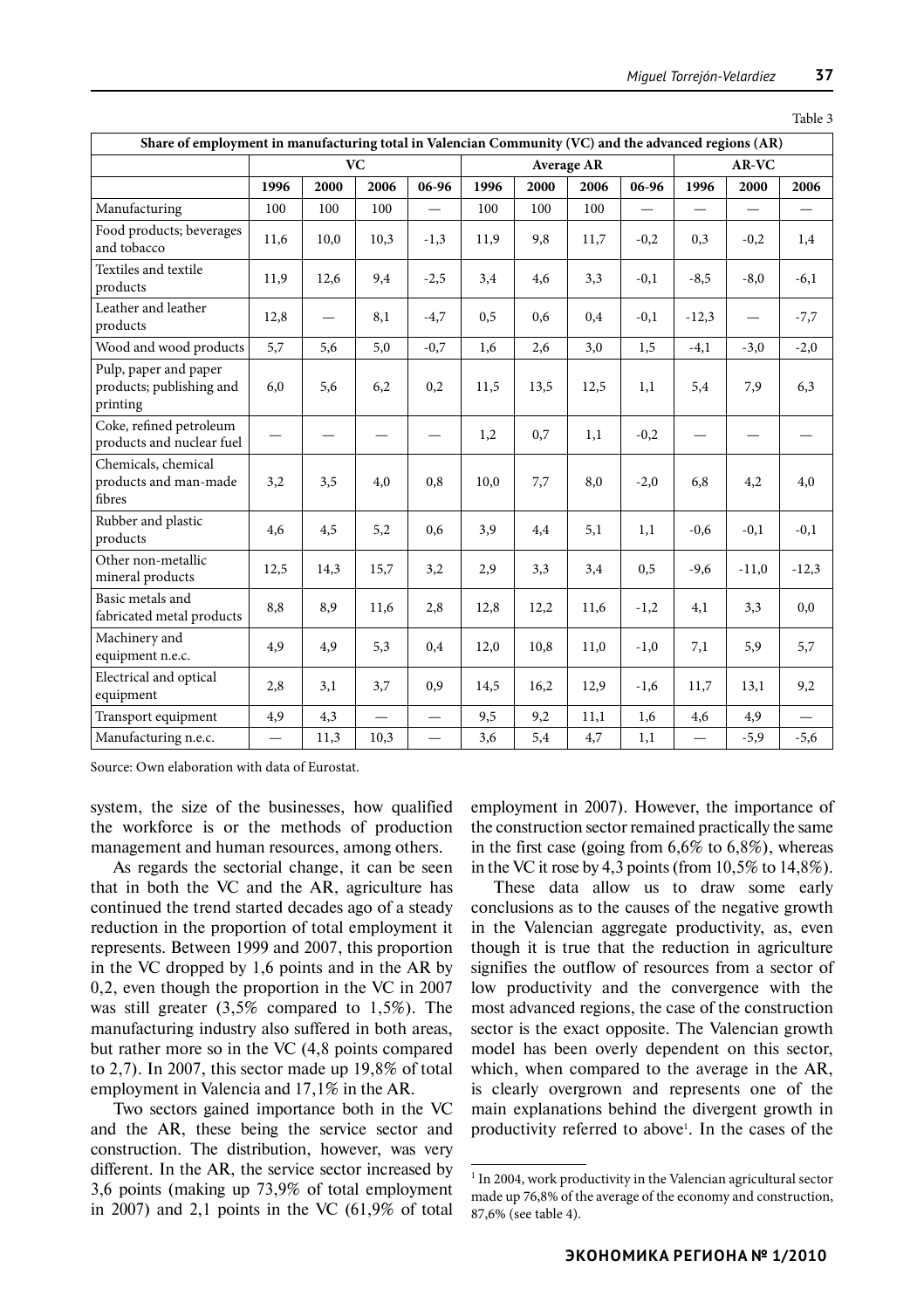industrial and service sectors, given the differing productivities of each of their sub-sectors, it is necessary to carry out a more detailed analysis, which we shall subsequently do.

As has already been pointed out, the importance of the Valencian manufacturing industry within the economy as a whole has suffered during the last few years, as has happened, although to a lesser extent, in the most advanced regions. In the case of the Valencian community, this drop stems basically from the traditional sectors which are what this region mostly specialises in. So, between 1996– 2006, the proportion of total employment in the manufacturing industry represented by the sector "Textiles and textile products" dropped by 2,5 points; the "Leather and leather products" by 4,7 and the "Food products; beverages and tobacco" by 1,3. In the three cases, they are traditional sectors, with rates of labour productivity that are lower than average in the rest of the economy and also sectors that are greatly affected by the competition coming from the emerging countries (like China or India). The sectors which gain most in importance within the Valencian manufacturing industry are "Other non-metallic mineral products"  $(3,2 \text{ points})^1$  and "Basic metals and fabricated metal products" (2,8). They are not advanced sectors and the productivity rate in the former is somewhat higher than average and that of the latter, somewhat lower (see tables 3 and 4).

In some activities which are generally more  $R+D$ intensive, as is the case of "Chemicals, chemical products and man-made fibres", "Machinery and equipment n.e.c." and "Electrical and optical equipment", the gap between the VC and the AR has narrowed; but the percentages of specialisation in these industries in the VC are still a long way from those in the advanced regions (see table 3). Furthermore, as shall be seen, the productivity levels of these activities in the VC are lower than both the Spanish and the EU average and they are even lower than the average of the economy taken as a whole (apart from the chemical industry). Therefore, within the context of a general loss in the importance of industry in the economy, it does not seem that the structural change the Valencian industry is going through is of sufficient significance to counteract the feeble state of the aggregate productivity that we analysed previously.

As regards the services sector, economic publications have generally pointed out that it is made

up of activities with lower productivity levels and even that, given the rise in the importance of the services sector taking place in the developed economies, it leads to a decline in aggregate growth (Baumol, 1967). This theory, however, is increasingly being questioned by more and more authors and refuted by the most recent empirical information. The criticism centres on the need to establish the huge differences that exist between the various sub-sectors that are included within the services branch and which have some activities with a higher productivity rate than in the manufacturing industry and others with a lower one (Cuadrado and Maroto, 2006). This situation can be seen clearly if both the Valencian and Spanish cases are looked at, as the services as a whole have a level of productivity somewhat higher than average of the economy. This, though, is due to the behaviour of the "Market services", as the "Nonmarket services" are rather less productive. Within the market services, "Financial intermediation" and "Real estate and business services" stand out due to their high productivity level. "Transport and communications" and the "Accommodation and catering" are also clearly above average where productivity is concerned, although their levels are not as high as the first two. The other activities have productivity levels that are below average of the economy and the levels of the "Households that employ household personnel" and "Commerce and repairs" are especially low (see table 4).

As has already been pointed out, the importance of employment in the service sector as a whole rose by 2,1 percentage points between 1999 and 2007, less than the AR average, where it rose by 3,6 points. This led to the gap between this sector in the VC and that of the AR going from 10,5 points at the beginning of the period in question to 12 points at the end. Nor does it seem that the Valencian services have converged at a sub-sectorial level towards the most advanced and most highly productive activities that the AR specialises in. So, although the proportion of total employment in the VC represented by the "Financial intermediation; real estate, renting and business activities services" went up by one point between 1999 and 2007, in the AR it did so by 2,3 points. Thus, the weight of this sub-sector in the AR went from being 7,1 points above that of the VC at the beginning of the period to 8,5 points at the end.

On the other hand, the proportion of total employment represented by the aggregate that comprises most of the more traditional services "Wholesale and retail trade, repair of motor vehicles, motorcycles and personal and household goods; hotels and restaurants; transport, storage and communication" has dropped slightly both in the VC

<sup>&</sup>lt;sup>1</sup> This sector includes the tile industry which is one of great importance in the VC and one whose growth is linked to the housing boom.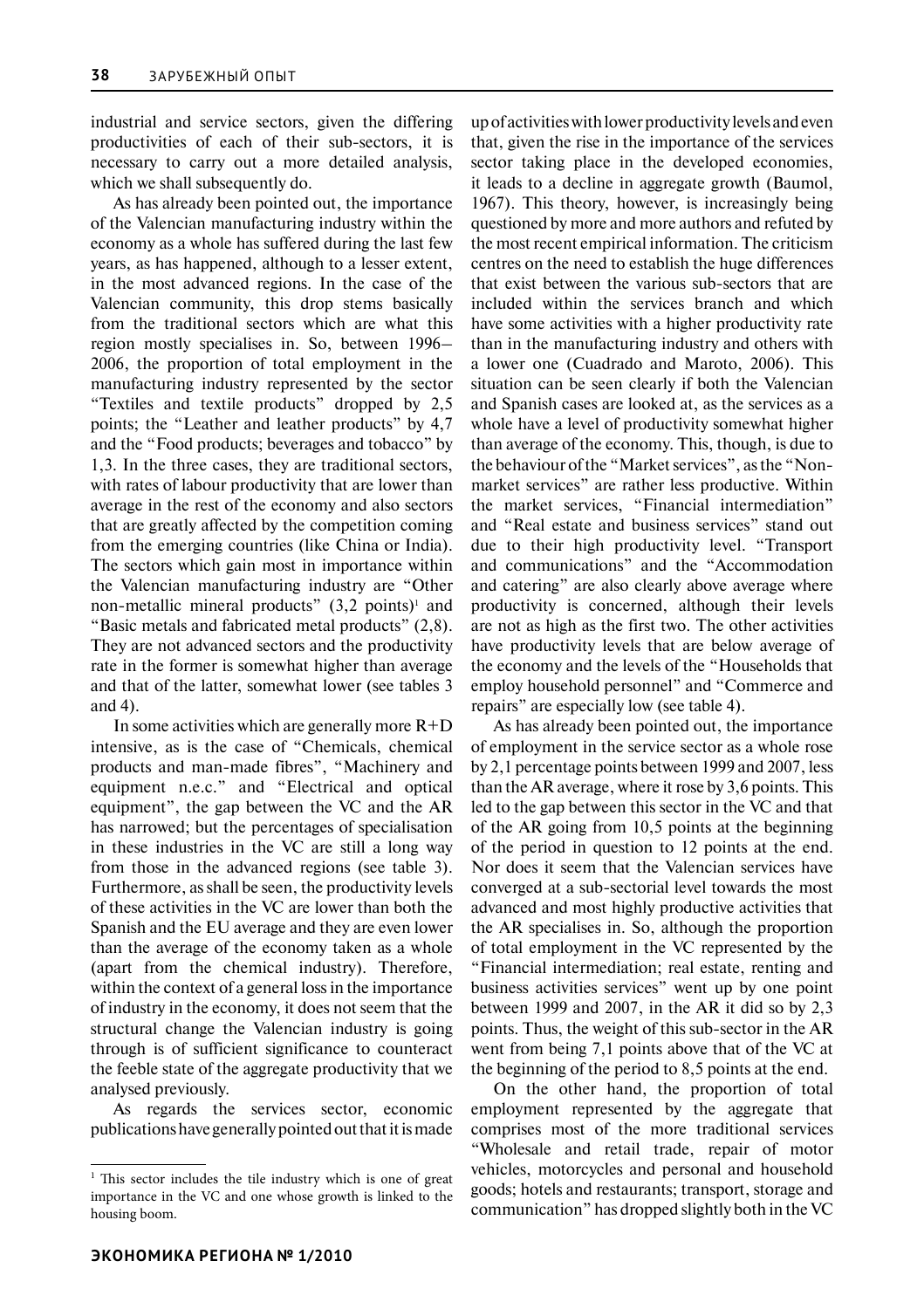| Table 4                                                                 |              |                |              |            |         |  |  |
|-------------------------------------------------------------------------|--------------|----------------|--------------|------------|---------|--|--|
| Labour productivity* in Valencian Community and Spain, 2004             |              |                |              |            |         |  |  |
|                                                                         | Valencian C. |                | Spain        |            |         |  |  |
|                                                                         | <b>Euros</b> | % ( $VC=100$ ) | <b>Euros</b> | % (Sp=100) | % VC/Sp |  |  |
| Agriculture, livestock and fishing                                      | 28,133       | 76,8           | 26,908       | 68,8       | 104,6   |  |  |
| - Agriculture, livestock, hunting, and forestry                         | 28,035       | 76,6           | 26,747       | 68,4       | 104,8   |  |  |
| - Fishing                                                               | 30,012       | 82,0           | 29,753       | 76,1       | 100,9   |  |  |
| - Energy                                                                | 127,172      | 347,3          | 138,547      | 354,3      | 91,8    |  |  |
| - Extraction of energy products, other ores and<br>petroleum refinement | 102,801      | 280,7          | 94,304       | 241,2      | 109,0   |  |  |
| - Electrical energy, gas and water                                      | 137,570      | 375,7          | 167,536      | 428,4      | 82,1    |  |  |
| Industry                                                                | 32,115       | 87,7           | 38,303       | 97,9       | 83,8    |  |  |
| - Food, beverages and tobacco                                           | 34,863       | 95,2           | 36,441       | 93,2       | 95,7    |  |  |
| - Textile, manufacture, leather and footwear                            | 21,059       | 57,5           | 22,475       | 57,5       | 93,7    |  |  |
| - Wood and cork                                                         | 23,221       | 63,4           | 23,124       | 59,1       | 100,4   |  |  |
| - Paper; publishing and graphic arts                                    | 38,955       | 106,4          | 44,259       | 113,2      | 88,0    |  |  |
| - Chemical industry                                                     | 58,982       | 161,1          | 65,129       | 166,5      | 90,6    |  |  |
| - Rubber and plastic                                                    | 35,874       | 98,0           | 40,838       | 104,4      | 87,8    |  |  |
| - Other Non-Metallic Ore Products                                       | 40,042       | 109,3          | 44,401       | 113,5      | 90,2    |  |  |
| - Metallurgy and metallic products                                      | 30,605       | 83,6           | 40,165       | 102,7      | 76,2    |  |  |
| - Mechanical machinery and equipment                                    | 34,478       | 94,2           | 41,464       | 106,0      | 83,2    |  |  |
| - Electrical equipment, electronic and optical                          | 34,261       | 93,6           | 40,160       | 102,7      | 85,3    |  |  |
| - Manufacture of transport material                                     | 41,208       | 112,5          | 44,099       | 112,8      | 93,4    |  |  |
| - Various manufacturing industries                                      | 24,701       | 67,5           | 23,403       | 59,8       | 105,5   |  |  |
| Construction                                                            | 32,081       | 87,6           | 35,972       | 92,0       | 89,2    |  |  |
| <b>Services activities</b>                                              | 38,779       | 105,9          | 39,777       | 101,7      | 97,5    |  |  |
| - Commerce and repairs                                                  | 28,500       | 77,8           | 28,549       | 73,0       | 99,8    |  |  |
| - Accommodation and catering                                            | 44,714       | 122,1          | 45,948       | 117,5      | 97,3    |  |  |
| - Transport and communications                                          | 47,792       | 130,5          | 50,621       | 129,4      | 94,4    |  |  |
| - Financial intermediation                                              | 89,552       | 244,6          | 93,654       | 239,5      | 95,6    |  |  |
| - Real estate and business services                                     | 75,984       | 207,5          | 73,911       | 189,0      | 102,8   |  |  |
| - Public Administration                                                 | 30,093       | 82,2           | 33,912       | 86,7       | 88,7    |  |  |
| - Education                                                             | 36,087       | 98,5           | 37,424       | 95,7       | 96,4    |  |  |
| - Health and social services                                            | 35,593       | 97,2           | 35,709       | 91,3       | 99,7    |  |  |
| - Other services and social activities; personal services               | 34,969       | 95,5           | 33,691       | 86,2       | 103,8   |  |  |
| - Households that employ household personnel                            | 5,018        | 13,7           | 5,320        | 13,6       | 94,3    |  |  |
| Total                                                                   | 36,619       | 100,0          | 39,105       | 100,0      | 93,6    |  |  |
| - Non-market services                                                   | 24,740       | 67,6           | 26,514       | 67,8       | 93,3    |  |  |

\* Gross added value at market prices / Employment.

Source: Own elaboration with data of National Statistics Institute: Spanish Regional Accounts. Base 2000.

and in the most advanced regions; 0,6 points in the former and 0,2 in the latter. The VC is still more of a specialist in this type of activity than the AR, with a difference of 4,8 points in 1999 and 4,4 in 2007. The growth in "Hotels and restaurants", which forms part of these activities, has been more marked in the VC than in the AR due to the significant role placed by tourism in this region. The same thing has happened, but this time the differences are even greater, in "Wholesale and retail trade; repair of motor vehicles, motorcycles and personal and

household goods", which is the most important sector within the branch of Valencian services and is one whose level of productivity is quite a lot lower than average in the economy. However, in the VC, not only has the sub-sector of "Transport, storage and communication" grown a little less than in the AR but also, most significantly of all, the sub-sector of "Post and telecommunications" has declined compared to a substantial increase in the AR. This is a sector which is linked to the new technological paradigm and, subsequently, has a high productivity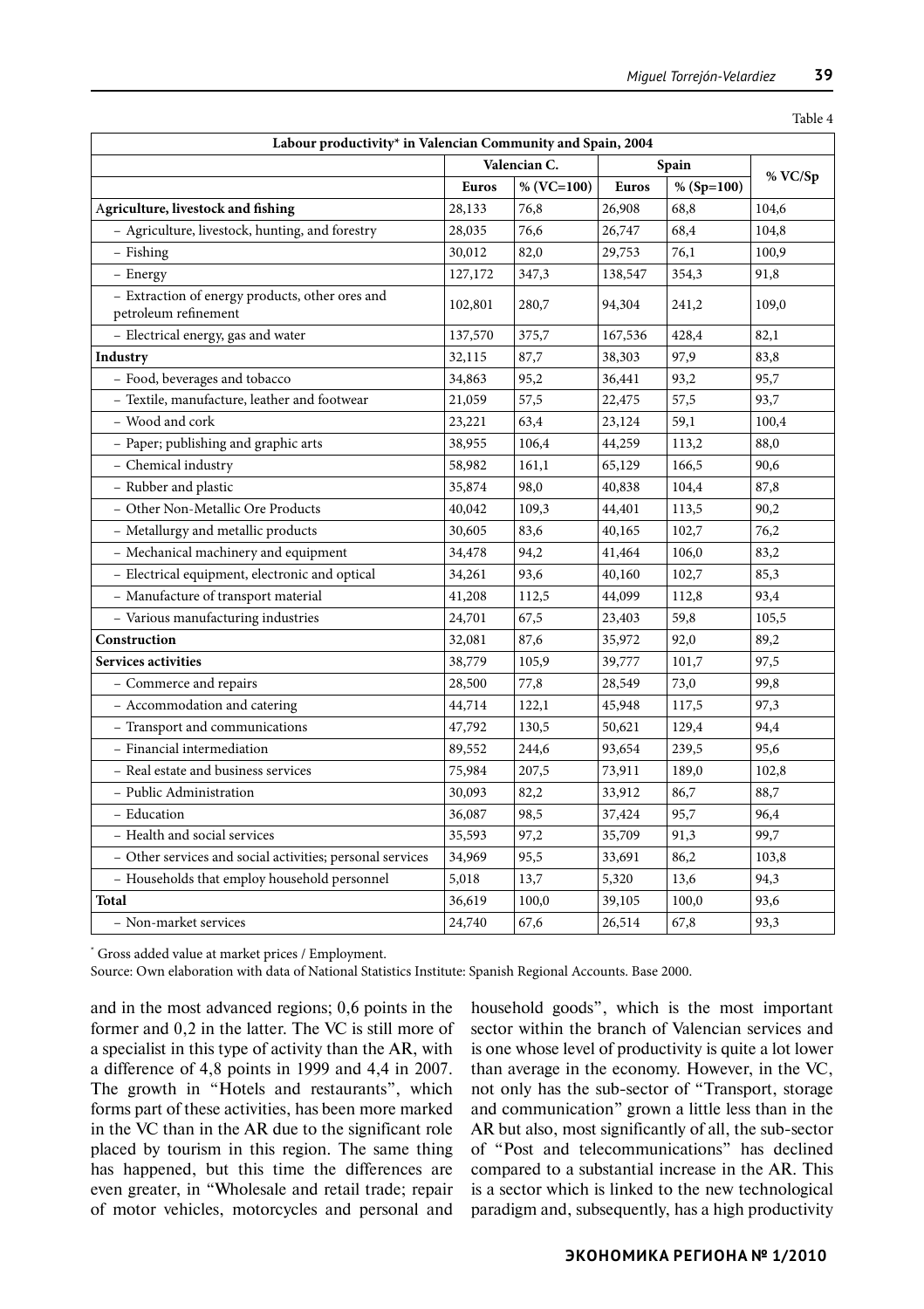level. It is also a sector whose importance in the VC is still far from reaching the level enjoyed in the most advanced regions.

Lastly, the role of the aggregate that includes public services and other collective and personal services, "Public administration and defence, compulsory social security; education; health and social work; other community, social and personal service activities; private households with employed persons; extra-territorial organizations and bodies", has only increased slightly more in importance in the VC than in the AR (1,8 points in the former and 1,5 in the latter) and, in 2007, the proportion of total employment in the VC represented by this sector was still 8 points less than in the AR.

In the VC, furthermore, the last few years have seen an increasing tendency towards personal services as seen through the hiring of domestic staff (basically immigrant labour), which is an activity with a very low productivity level. This reflects an important difference that exists between this community and the most advanced regions, especially the Scandinavian and Anglo-Dutch, which is connected to the differing paths that women take when joining the job market (Oliver, 2008). The Scandinavian model is based on the fact that there is a very high number of jobs on public offer, a great proportion of which are taken up by women, at the same time as they provide public services like childcare and care of the elderly which make it easier for women to enter the job market. The Anglo-Dutch model is based on part-time labour, which makes it easier for women to combine work and family. However, neither model has as significant a role in either the VC or Spain. When supplying collective services, the public sector is significantly less important than in the Northern European countries and part-time labour plays a much less significant role than in countries like Holland or the United Kingdom. In the case of the VC, the substantial increase in the number of people employed in domestic service seems to suggest women are taking a different path into the job market.

Summing up, what emerges from the data analysed is that the structural changes that have taken place in the Valencian service sector do not suggest a convergence with the most advanced regions of the EU. Rather, the opposite is true; where some of the most advanced and highly productive activities are concerned, such as financial intermediation, business services and telecommunications, the gap between the VC and the AR has widened. However, the VC has become more specialised in traditional services such as commerce or hotel and catering and, in the area of collective and social services, the hiring of domestic staff is being promoted to the detriment of the public provision of said services.

Along with the negative effect that the sectorial change has had on convergence in terms of productivity, which has just been commented on, it must be pointed out that the levels of productivity of each sector in the VC tend to be lower than those same sectors when Spain is taken as a whole (see table 4) and that the levels in Spain, in turn, are below the EU average<sup>1</sup> . This reflects a less efficient use of the productive resources and does not represent a new phenomenon for the Valencian economy, but is linked to a long-standing specialisation in sectors which are more labour-intensive, have lower labour costs and smaller businesses. The lower capitalisation of the Valencian companies, the fact that they spend less on  $R+D$  and that their workforce is not as highly qualified and a competitive strategy which is more price-orientated represent another set of factors that make convergence with the most advanced European regions more difficult in terms of productivity.

The arrival of the economic crisis since 2007 has stopped the process of convergence which had been happening during the previous period of expansion<sup>2</sup>. Spanish per capita GDP has gone from 94,2% of the EU-15 average in 2007 to 92,6% in 2008. In the case of Valencia, this indicator which in 2007 was 90,6% of the Spanish average, sat at 89,4% in 2008. While the crisis has a worldwide dimension, its repercussions vary within different geographical areas, reflecting a greater impact in Spain and in the VC.

In Spain and in the VC the effects of the crisis are particularly serious in the labour market. During the period between the second quarters of 2007 and 2009 the EU-15 got rid of 0,5% of existing jobs, whilst in Spain this percentage increased to 7% and in the VC to 8%. As already emphasised in this paper, just as the convergence between Valencia and the more

<sup>&</sup>lt;sup>1</sup> We can quote some examples to illustrate this, defining productivity as Gross Value Added / employment and using data for 2003 from the Groningen Growth and Development Centre, 60-Industry Database: when the sectors were taken as a whole, Spanish productivity was 68.4% that of EU-15; in "Agriculture" the 99,1%; in "Food, drink & tobacco" the 82,4%; in "Textiles" the 60,8%; in "Leather and footwear" the 43,5%; in "Chemicals" the 47,9%; in "Non-metallic mineral products" the 73,7%; in "Fabricated metal products" the 55,1%; in "Construction" the 61,6%; in "Retail trade, except of motor vehicles and motorcycles; repair of personal and household goods" the 75,6%; in "Hotels and catering" the 176,9%; in "Communications" the 88,2%; in "Financial intermediation, except insurance and pension funding" the 87,1%; in "Education" the 73,1% and in "Health and social work" the 92,7%.

<sup>2</sup> Eurostat has not yet published regional data for this period so we cannot directly compared the VC with the AR, although we can indirectly do this by means of comparison with the EU-15 average.